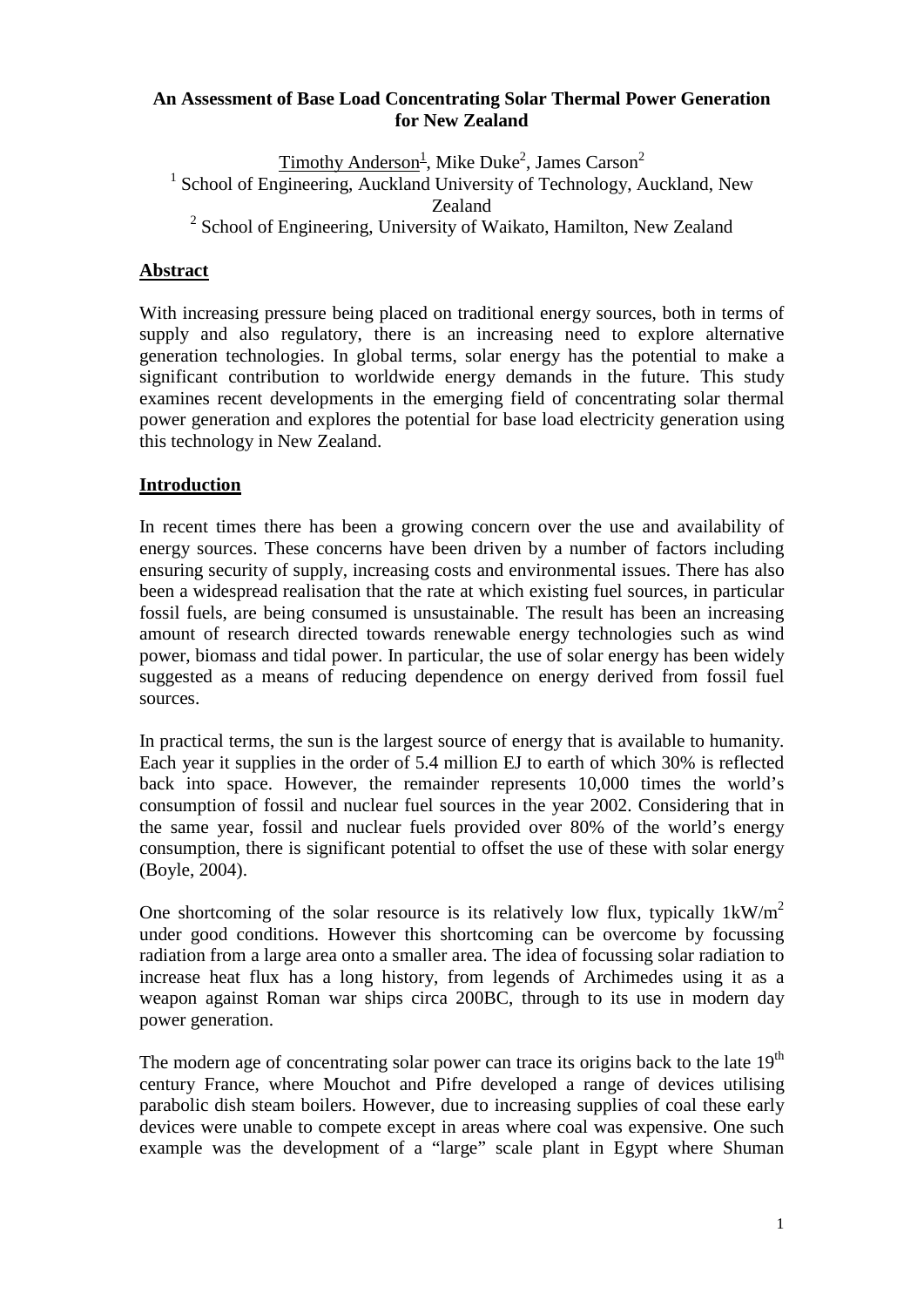demonstrated a parabolic trough plant producing 55hp. However, with the outbreak of WW1, and the rapid increase in oil supplies, such systems were mothballed (Boyle, 2004).

Towards the end of the  $20<sup>th</sup>$  century, political instability and the first oil crisis, led to a renewed interest in the use of solar energy. As such in the early 1980's the first large scale solar plants (Solar 1, SEGS) were developed in southern California and the Mojave Desert (NREL, 2011). Again, at the beginning of the  $21<sup>st</sup>$  century framed against population growth and increasing demand for resources resulting in significant increases in fuel costs, there is renewed interest in concentrating solar power as an energy source.

### **Concentrating Solar Power Technology**

The concept behind concentrating solar power is relatively simple, reflective mirrors or lenses are used to focus energy from the sun to heat a receiver to high temperatures. The heat is then converted into mechanical energy using a turbine or other engine and subsequently into electricity.

The renewed interest in concentrating solar power has seen the emergence of four main technology types based on the manner in which the incoming solar radiation is focussed and captured. These broad classifications are:

- Parabolic troughs
- Linear Fresnel reflectors
- Solar towers
- Parabolic dishes

#### Parabolic Troughs

Parabolic troughs collectors are the most mature concentrating solar power technology and as such are the most widely used in current commercial solar power plants.

Parabolic trough collectors, as their name suggests, consist of a linear, parabolic mirror that focuses the radiation incident on them onto an absorber tube at the parabolas focus (Figure 1). The absorber tube is typically coated with a high temperature selective surface that absorbs a large amount of the ultraviolet, visible and near-infrared radiation but emits very little infra-red radiation. These tubes are then housed in an evacuated glass tube to prevent heat loss by convection. While operating, the parabolic mirrors and the absorber tube track the sun to maximise the energy received by the absorber tube and transferred to the working fluid.

Commercial parabolic trough power plants, such as the SEGS systems operating in the Mojave Desert, typically use synthetic heat transfer oils in their absorber tubes. Once heated the oil passes through heat exchangers, where water is preheated, evaporated and then superheated for use in a steam turbine (NREL, 2011).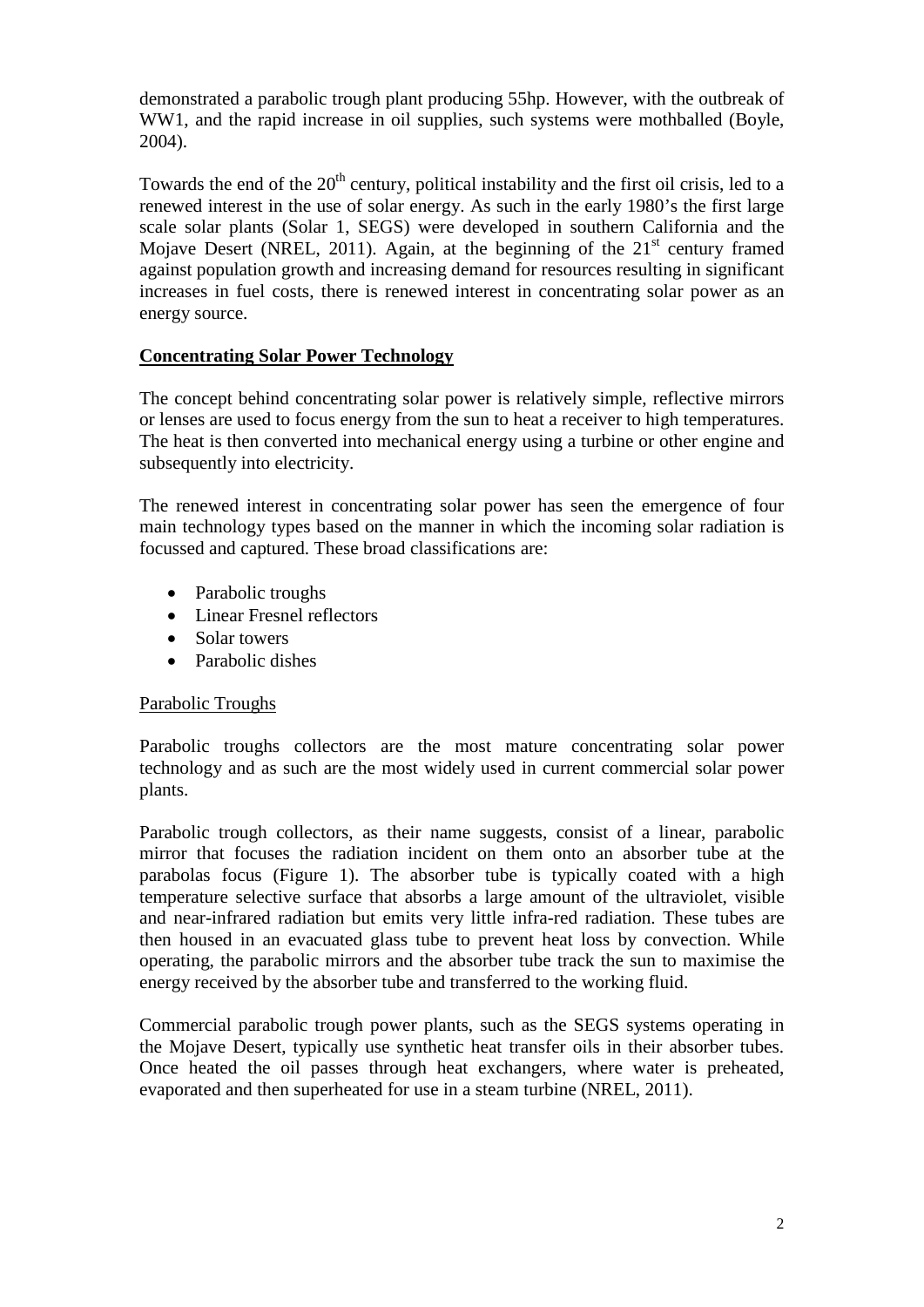

Figure 1: Small parabolic trough reflector (no absorber tube shown)

### Linear Fresnel Reflectors

Linear Fresnel concentrators approximate the parabolic shape of a trough system by utilising long rows of flat, or slightly curved, mirrors to reflect the sun's rays onto a downward-facing fixed linear absorber (Figure 2). The Linear Fresnel Reflector was initially developed in Italy by Francia (1968) who demonstrated an elevated linear solar boiler.

One of the principle advantages of Linear Fresnel systems is their relatively simple design, particularly in terms of the reflective elements, which can be flat rather than curved. The use of flat reflectors and fixed receivers leads to lower costs for Linear Fresnel reflectors (Mills and Morrison, 2000). Moreover such systems can facilitate direct steam generation, thus eliminating the need for intermediate heat transfer fluids and heat exchangers. However, their optical design means they are less efficient than troughs at converting solar energy to electricity.



Figure 2: Schematic representation of a linear Fresnel reflector

A recent development to Linear Fresnel reflectors, known as compact linear Fresnel reflectors (CLFRs), uses two parallel receivers for each row of mirrors and thus needs less land than parabolic troughs to produce a given output. This style of system has raised the profile of linear fresnel technology and led to the development of systems in southern Spain (Novatec Solar, 2009), California (Areva), Newcastle, Australia (Ausra, 2004) and Kogan Creek, Queensland.

## Solar Towers

Solar (power) towers or central receiver systems use large numbers of "small" mirrors (heliostats) to focus solar energy onto a receiver placed at the top of a fixed tower (Figure 3). The heliostats individually rotate on two axes, maintaining a focus on the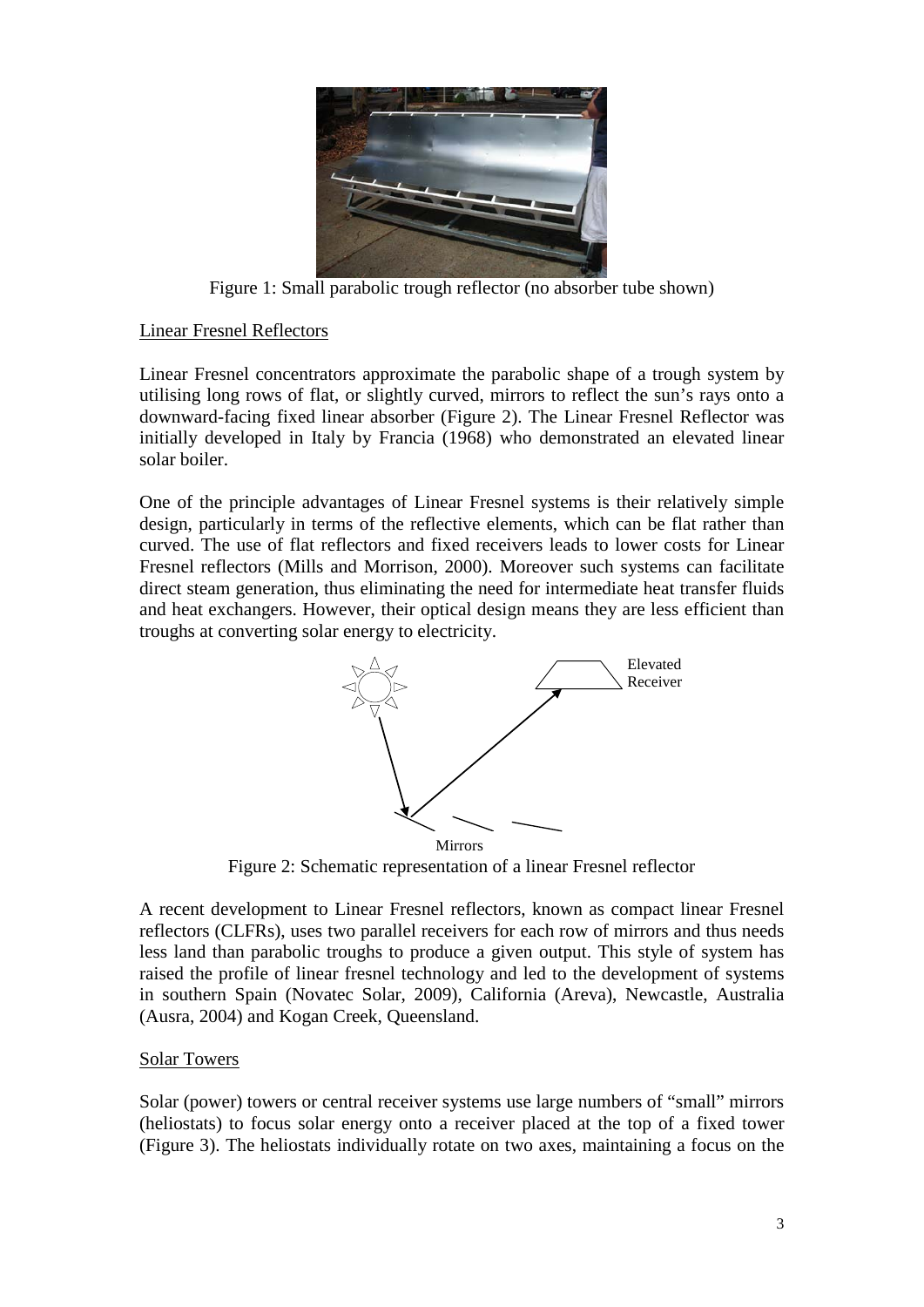receiver at the top of the tower. The flexibility of scale and number of heliostats can lead to very high concentration ratios and as such solar towers are well suited to large scale utility power generation. In this respect, the first sizeable examples of this style of system were the 10 MW Solar One and Solar Two plants established in the Mojave Desert during the 1980's, which have now been decommissioned (Gordon, 2001).



Figure 3: Solar tower system

Recently new systems have been developed in southern Spain by Abengoa Solar (PS10 - 11MW in 2007 and PS20 - 20MW in 2009) and in California by eSolar (Sierra SunTower - 5MW in 2009). The Australian commonwealth research organisation, CSIRO, has also constructed a small system as part of their research into high temperature solar energy at Newcastle, Australia (CSIRO, 2006).

The principle benefit of using the solar tower concept is that it is possible to achieve very high temperatures. These high temperatures lead to a marked increase in the efficiency at which heat is converted into electricity. Moreover, the concept provides a high degree of flexibility, such that designers can specify a wide variety and sizes of heliostats, receivers and transfer fluids.

## Parabolic Dishes

Of all the concentrating solar technologies, parabolic dishes offer the highest solar-toelectric conversion performance. Parabolic dishes concentrate the incoming radiation to an absorber at the focal point above the centre of the dish while tracking the suns movement across the year (Figure 4). Historically, many dishes have had an independent generator such as a Stirling engine mounted at the focal point, eliminating the need for a heat transfer fluid and for cooling water. However, recently it has been proposed to utilise the heat generated by parabolic dishes to perform chemical dissociation of ammonia, to store as a fuel source (Lovegrove, 2004).

It has been suggested that mass production may allow parabolic dish technology to compete with other larger solar thermal systems. However dishes are relatively limited in size which means that large numbers of them would need to clustered together to create a large-scale plant as was done at White Cliffs in Australia during the early 1980's (Lovegrove and Dennis, 2006). More recently a plant has been proposed for development at Whyalla in South Australia (Taggart, 2008)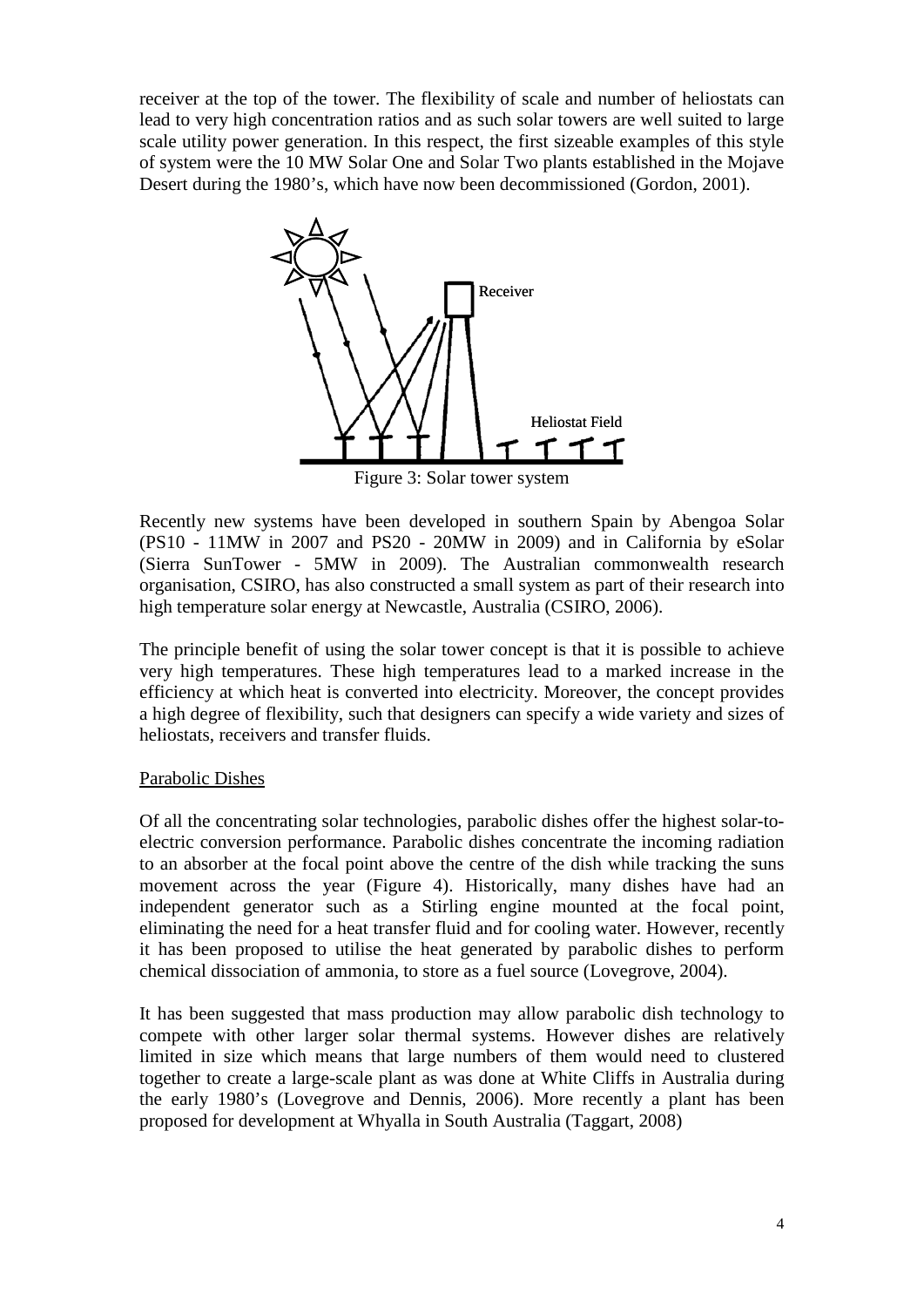

Figure 4: Australian National University SG4 Parabolic Dish

## Thermal Storage for Solar Power Plants

In order to increase the competitiveness of concentrating solar power stations with existing technologies it is necessary for them to be able to provide dispatchable electricity. In warmer climates, peak electricity loads tend to be driven by cooling loads, which generally follow from high levels of solar radiation. However, solar radiation is not available at all times, and there is often high demand for electricity several hours after sunset. This means solar power plants need fossil fuel backup, or, as is now becoming common-place for solar power plants – thermal storage (Laing et al, 2006).

Although thermal power plants have a degree of thermal inertia, which represents short term storage suitable for minor variations in solar radiation, it is desirable to have storage that allows energy to be dispatched after the sun sets. The principle behind thermal storage is straightforward: throughout the day, excess heat is diverted to a storage material (typically molten salt) in much the same way that a solar water stores energy in a water cylinder. After the sun sets, the stored heat can be released back into the steam cycle allowing the solar power plant to continue generating power.

By varying the storage capacity, it is possible to smooth out variations in solar radiation and also to allow peak and shoulder loads to be met. Similarly, with large enough storage capacity it is possible to run solar power plants 24 hours a day. However, this depends on the economic viability of constructing large storage systems.

#### **Concentrating Solar Power and New Zealand**

As solar radiation enters the earth's atmosphere some passes directly through (direct or beam radiation) and some is scattered as it interacts with the atmosphere and suspended particles before it reaches the earth's surface (diffuse radiation). As such, under very clear skies the beam radiation represents the majority of the radiation reaching the earth's surface.

The beam radiation is of critical importance when considering high temperature solar energy systems as it can be concentrated, whereas the diffuse radiation cannot. Hence the energy utilised in concentrators is measured in terms of the direct normal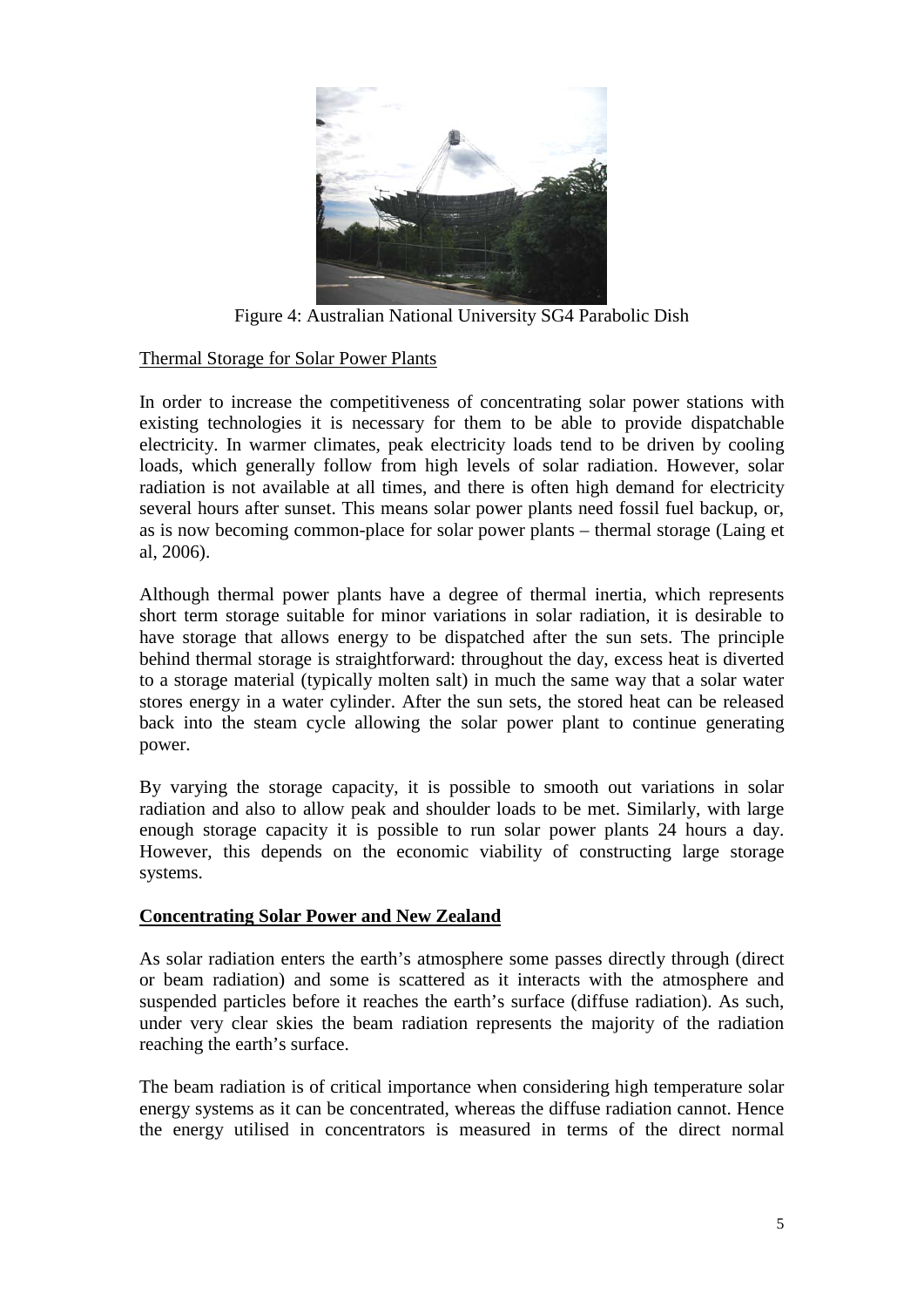irradiance, or the energy received by a surface tracked normal to the beam component of the solar radiation.

Typically direct normal irradiance is found to be best in arid and semi-arid areas along the earth's sun-belt, which falls in latitudes from 15° to 40° north or south. This has led to many studies highlighting the Sahara, southern California, Australia and the Middle East as potential sites for concentrating solar power stations (Trieb et al, 2009). In identifying these sites the studies typically use satellite data, of poor spatial resolution, to infer ground level radiation. As such New Zealand's small size does not allow its potential to be assessed by this method, despite the fact that it lies within the southern sun-belt.

Rather, taking ground station bright sunshine hour measurements as being indicative of direct normal irradiance, most areas in New Zealand receive in excess of 2000 hours per annum (NIWA, 2011). Additionally, towns such as Nelson, Blenheim, Whakatane and Napier receive close to 2500 bright sunshine hours annually, with the highest recorded number of hours being for Nelson in 1931, with 2731. Comparatively, Seville and Madrid in southern Spain, near where Abengoa Solar operate their solar towers, receive between 2700 and 2900 bright sunshine hours per annum. This suggests that areas of New Zealand represent potential sites for large scale concentrating solar power plants.

#### Case Study – Concentrating Solar Power near Nelson

Having identified the potential for solar concentrating power in New Zealand, it was decided to undertake a theoretical assessment of a two concentrating solar power systems with six hours of molten salt thermal storage operating near Nelson, using the SAM analysis package (NREL, 2010).

In terms of the establishment and operating costs for a concentrating solar power plant, it was assumed that the plant would have an operating life of 50 years, with an inflation rate of 2.5% and a real discount rate of 10% (The Treasury, 2011). During its operation corporate tax would be levied at a rate of 28%, sales taxes of 15%, and insurance levies at 0.5% would also be incurred.

Finance would provide a 40% debt fraction of the project for 30 years with interest of 4% and income generated by means of a power purchase agreement, increasing at a rate of 4%. It would also be expected that the plant would provide a minimum internal rate of return of 10% and, conservatively, would not be eligible for any incentive payments. Finally, engineering and project management costs were assumed to represent 15% and 3.5% of the indirect capital costs of the project.

For the first system, it was decided to analyse the performance of a 100MW plant using a solar trough field. Such a system would require approximately 900 acres for the field as well as the power block. The troughs were assumed to be using the Solargenix SGX-1 assembly and were 100m long with an aperture area of 5m. It was assumed that they would be coupled to a turbine with a net power output of 100MW.

In terms of the construction of the plant, it was assumed that: site improvements would cost \$30/m<sup>2</sup>, the solar field  $$180/m^2$ , the heat transfer system \$90/m<sup>2</sup>, molten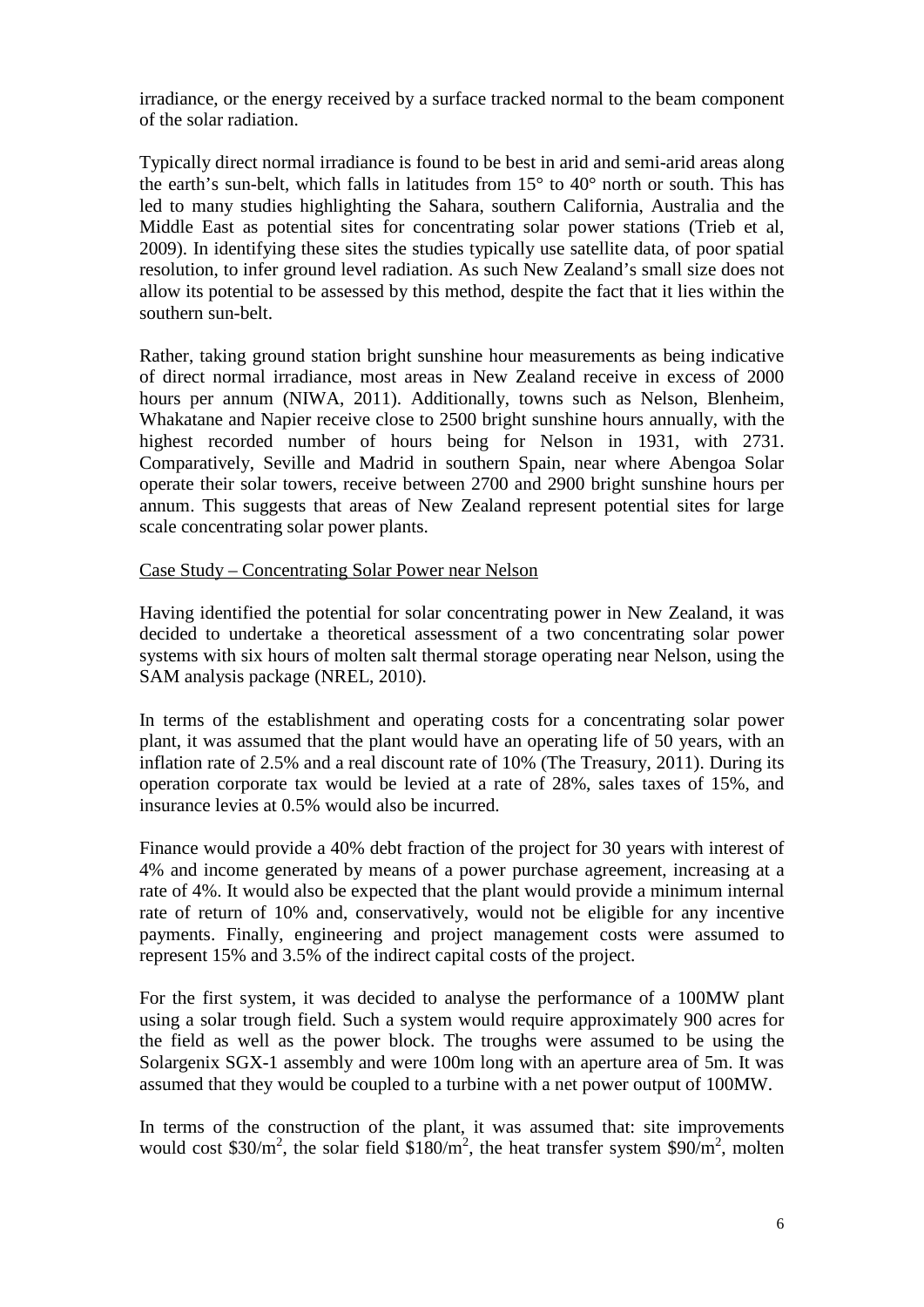salt thermal stores \$15/kWht, power plant at \$800/kWhe, balance of systems \$200/ kWhe, contingency set at 10% and operation and maintenance of \$30/kW, similar to the values suggested by Price and Kearney (2003).

For the second system, it was decided to analyse the performance of a 100MW plant using a 200m high solar tower and heliostat field. Such a system would require over 700 heliostats each with an area of 144m<sup>2</sup> and the total site would be in the order of 1200 acres. It was assumed that the solar tower would be coupled to a turbine with a net power output of 100MW.

For construction of the plant, it was assumed that: site improvements would cost \$30/ $m^2$ , the heliostat field \$150/ $m^2$ , molten salt thermal stores \$15/kWht, power plant at \$800/kWhe, balance of systems \$200/ kWhe, solar tower \$15.3M, receiver \$10.1M, contingency set at 10% and operation and maintenance of \$30/kW, similar to the values suggested by Hinkley et al (2011).

From the analysis, it was found that both trough and solar tower type systems would deliver approximately 200,000 MWh per annum as shown in Figure 5.



Figure 5: Output from solar power plant near Nelson

Perhaps more importantly, it was found that in both instances that the systems would deliver electricity for a nominal levelised cost of electricity of approximately \$200/MWh, similar to that paid by domestic consumers (MED, 2011). Although this is higher than wind, and obviously gas and coal, it should be noted that the analysis has been relatively conservative, and has not taken into account any tax incentives. Moreover, it should be noted that the US Department of Energy has set targets for its concentrating solar power programme to reach competitiveness with fossil fuels at \$100MWh by 2015 and to have reached \$50MWh by 2020 (IEA, 2010). Based on this projected trajectory, it is highly likely that these levels could be reached by concentrating solar plants in New Zealand too, within the next decade.

#### **Conclusion**

With increasing pressure being placed on traditional energy sources and so there is an increasing need to explore alternative generation technologies. Solar energy has been shown to offer potential significant contributions to electrical energy demands in the future. From the work undertaken here, it has been shown that New Zealand's solar resource is world class for concentrating solar power and that the development of large scale solar power plants could be feasible at a number of locations. It was also

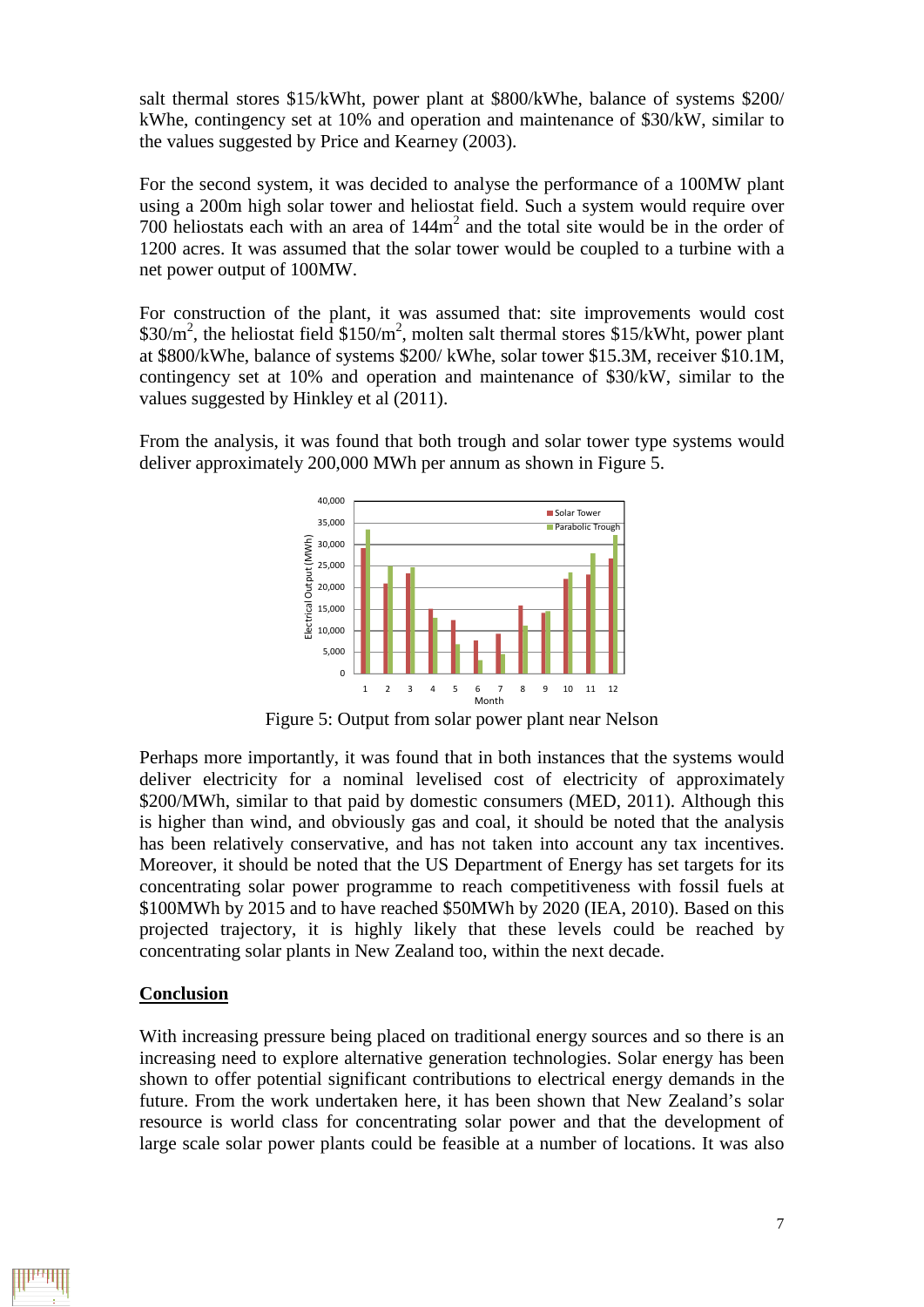shown that the levelised cost of electricity generated by concentrating solar power was already at a level similar to that paid by domestic consumers. Given the levelised cost of electricity from concentrating solar is expected to reduce further, there may be an opportunity for this technology in New Zealand into the future.

### **References**

Abengoa Solar, 2011, *Concentrating Solar Power: Power Tower*, www.abengoasolar.com/corp/web/en/technologies/concentrated\_solar\_power/power\_t ower/index.html (cited 21/4/2011)

Ausra, 2004, *The Liddell Solar Thermal Station*, www.ausra.com/pdfs/LiddellOverview.pdf (cited 21/4/2011)

Boyle, G., 2004, *Renewable Energy: Power for a sustainable future*, Oxford University Press, Oxford

CSIRO, 2006, *CSIRO gets sun smart at the National Solar Energy Centre*, www.csiro.au/places/Solar-Energy-Centre.html (cited 21/4/2011)

eSolar, 2009, *Sierra SunTower: A New Blueprint for Solar Energy*, www.esolar.com/sierra\_fact\_sheet.pdf (cited 21/4/2011)

Francia, G., 1968, Pilot Plants of Solar Steam Generation Systems, *Solar Energy*, 12, 51-64

Gordon, J. (ed.), 2001, *Solar energy: the state of the art: ISES position papers*, James and James, London

Hinkley, J et al, 2011, *Concentrating solar power – drivers and opportunities for cost-competitive electricity*, CSIRO Energy Transformed Flagship, Newcastle

IEA, 2010, *Technology Roadmap: Concentrating Solar Power*, International Energy Agency, Paris

Laing, D., Steinmann, W., Tamme, R, and Richter, C., 2006, Solid media thermal storage for parabolic trough power plant, *Solar Energy*, 80 (10), 1283-1289

Lovegrove, K., and Dennis, M., 2006, Solar thermal energy systems in Australia, *International Journal of Environmental Studies*, 63 (6), 791 - 802

Lovegrove, K., Luzzi, A., Soldiani, I. and Kreetz, H., 2004, Developing ammonia based thermochemical energy storage for dish power plants, *Solar Energy*, 76 (1-3), 331-337

MED, 2011, *Quarterly Residential Electricity Prices to 15 February 2011*, www.med.govt.nz/templates/MultipageDocumentTOC\_\_\_\_45787.aspx (cited 21/4/2011)